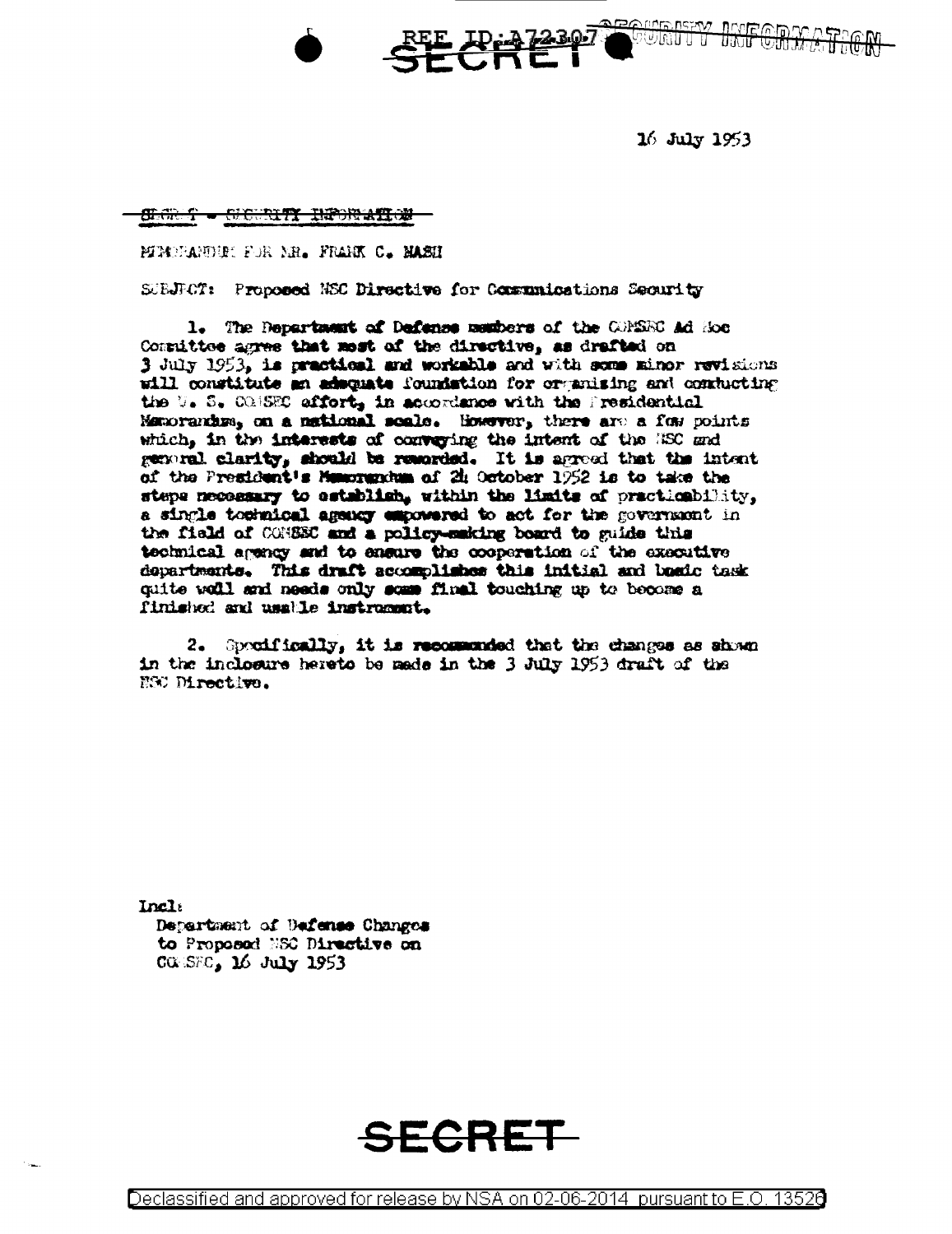## REFRIDENT2307

## SECRET - SECURITY INFORMATION-

DEPARTMENT OF DEFENSE CHANGES TO PROPOSED NSC DIRECTIVE ON COMSEC

 $^{\vee}$  1. On page 7. line 15 - In paragraph 2 b - after the phrase, "departments and agencies of the government" add "and to adjudicate disputes arising from decisions of the Director. NSA".

Reason - Insertion of this phrase provides the departments and agencies with additional protection by providing a means for appealing technical decisions of the Director. NSA.

 $\leq$  2. On page 3, lines 9 and 16 - In paragraphs 2 c (1)(a) and (b) respectively - delete the phrase "Subject to review by the Board in the event of disagreement".

Reason - The appeal procedure given in paragraphs  $1$  g and  $1$  h on pages 5 and 5 together with the change given above makes this phrase unnecessary now.

3. On page 3, lines 10 and 17 - In paragraphs 2 c  $(1)(a)$  and  $(b)$  insert the word "Prescribe" at the beginning

Reason - Cryptosecurity requires strong oryptoprinciple and proper procedures for their use. Determination of strong cryptoprinciples and procedures requires thorough and continuous cryptanalysis and utilizes lessons learned from study of foreign communications This can be done effectively and economically only by centralizing soth the study of foreign communications and the authority to determine cryptoprinciples and procedures in one organization Centralized and absolute control over the cryptoprinciples incorporated or to be incorporated in equipment or cryptosystems is essential to assuring the adequacy of cryptographic systems and high and uniform standards of communication security as directed by the President This control involves (1) prescribing principles and procedures for new equipments and systems;  $(2)$  prescribing technical improvements when existing equipments and systems are found to be weak: (3) reviewing and approving all existing equipments and systems to insure the soundness of the principles and procedures used Prescriptive authority is necessary to exercise this control. Without it there is no means of preventing a department from using a weak principle which could be solved by an engmy and lead to the solution of stronger principles used by other departments.

4 On page 9. line  $6$  - paragraph 2 c (1)(d) - Reword paragraph as follows: "Under policies promulgated by the Board and subject to the exception granted the Director. Central Intelligence Agency under NSCID No. 5, conduct and coordinate the conduct of liaison on technical COMSEC and ralated matters with the cryptologic agencies of foreign nations and international organizations".

Reason - This clarifies the "technical" nature of the liaison over which NSA should have cognisance and should conduct under Board policies. Further close, working level liaison is essential to obtain maximum economy and efficiency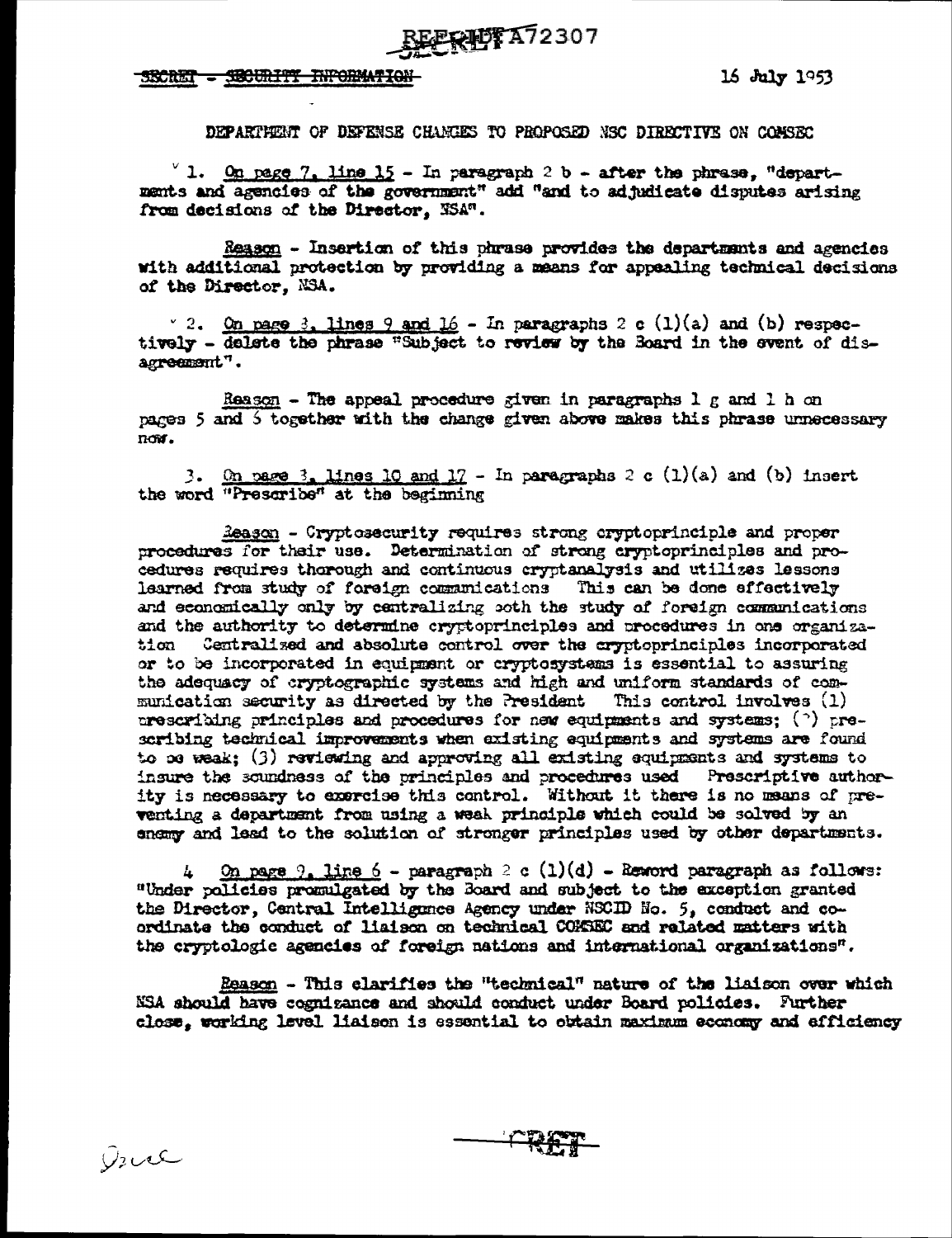## <del>"ITY INFORMAT.ON</del> 16 July 1953 SECURITY INFORM <del>SKORET</del>

in providing and exchanging COMSEC materials involved in protecting US-UK and NATO communications.

5 On page 9, line 13 - paragraph 2 c (1)(e) - substitute the word "Board" for the words, "respective departments and agencies" and in line 15 substitute words. "the departments and agencies" for the word. "them".

Reason - The Director, dSA is guided primarily by the policies of the Beard. It would be immactical and confusing for him to attempt to operate under the munerous and probably conflicting policies of the various departments. Since. previously, the Director, NSA has provided technical information and the departments have done the actual training of operating personnel, this change makes the paragraph consistent with practice and with the rest of the directive.

6. On page 10, line 2 - paragraph 2 c  $(1)(\rho)$  - delete phrase "subject to approval by the Board".

Reason - Approval authority over long-range plans for CONSEC is vested in the Board in paragraph  $1 \cdot e$  (4) on page 5. It is not considered an appropriate assignment of responsibilities and authorities to require the USCS3 to review continuously the details of the implementation of plans previously approved  $br$  it.

7. On page 10, line 5 - paragraph 2 c  $(1)(g)$  - delste phrase "consisting of projects of common concern which can be more efficiently accomplished centrally" on page 10. line 9 delete phrase "and coordination with" and insert "approval oy"

Reason - In order to encourage the generation of ideas having potential COMBEC value and to assure their early and effective exploitation, authority and responsibility for CONSEC research and development should be centralized, and active participation by all JONSEC users should be encouraged. The organization responsible for prescribing cryptoprinciples and cryptosecurity procedures should be assigned cognizance over the national COMSEC research and development program in order to assure effective utilization of the limited research and development personnel and facilities of the various departments and agencies. It should not be restricted to "projects of common concern" if the overall COMSEC program is to be effective in assuring a satisfactory state of security. For efficiency and economy it is essential to national security that the government maintain continuously an integrated COMSEC research and development program, rather than merely "review and coordinate" a diversity of such programs.

3. On page 10, line 14 - paragraph 2 c (1)(h) - Delete the phrase "insofar as practicable" and in line 15 - after the words. "the compatibility" and the words, "and insofar as practicable, the standardization".

Reason - The compatibility of crypto-equipments is essential to intercommanication. Although different conditions call for different shapes and construction, crypto-equipments designed for the same general communication purpose must be able to work together. Standardization of techniques, parts, and materials to the greatest extent possible consistent with the intended application of the equipment will help reduce costs and will simplify usage.

**BECAMET**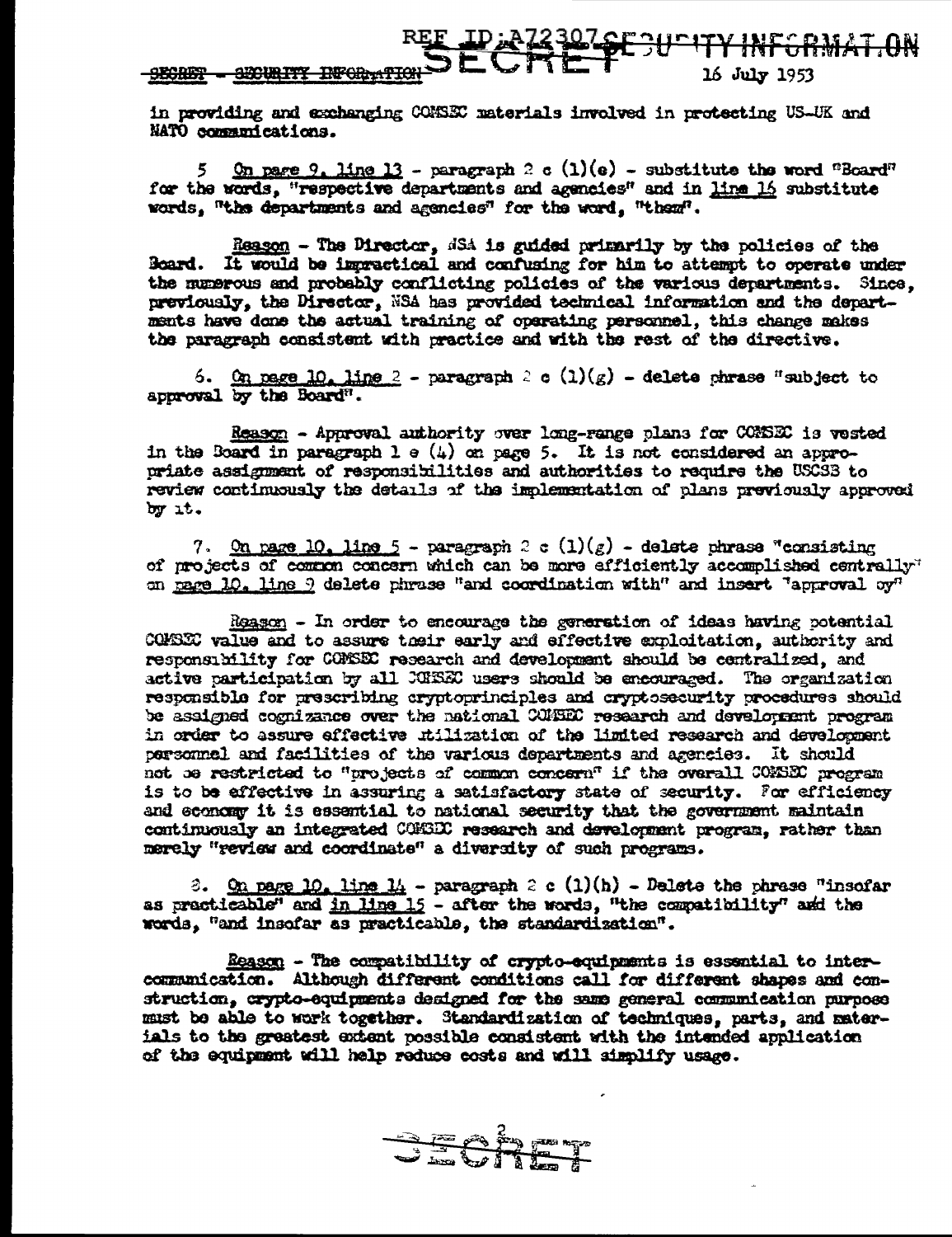## SECRET - SECURITY INFORMATION

16 July 1953

SECURITY PUPPERAT

9. On page 11, line  $3$  - paragraph 2 c  $(1)(1)$  - Delete the words "only on a reimbursable basis" and substitute the words "on a fiscal arrangement as mutually agreed with the departments and agencies".

Reason - The provision of COMSEC materials and technical assistance to the departments and agencies is a basic service of the Director. NSA. In order to be able to provide this service in the simplest, most direct, and satisfactory manner possible, the specific financial arrangements should be flexible as far as this directive is concerned. The change proposed opens the way for different but mutually satisfactory arrangements between the Director. NSA and any individual department or agency.

10. On page 11 - Add new paragraph 2 c  $(1)(j)$  to read "The Director, NSA is responsible for insuring adequate capacity for and providing technical criteria for producing cryptomaterial to meet legitimate requirements. Nothing in this directive shall be construed as precluding the Director, NSA from producing, printing, procuring, and modifying cryptomaterials to meet the requirements of the departments and agencies or from budgeting for the conduct of his activities".

Reason - The President's Memorandum requires the satisfaction of legitimate requirements. In order to assure that there are operating facilities and technical criteria adequate to do this and to be better prepared to meet the demands of a mobilization it is essential that the Director. ISA os specifically authorized to engage in these activities. The present cryptomatorial production facilities including special and unique machinery and a staff trained and skilled in its use must be kept in operation for the security of the nation.